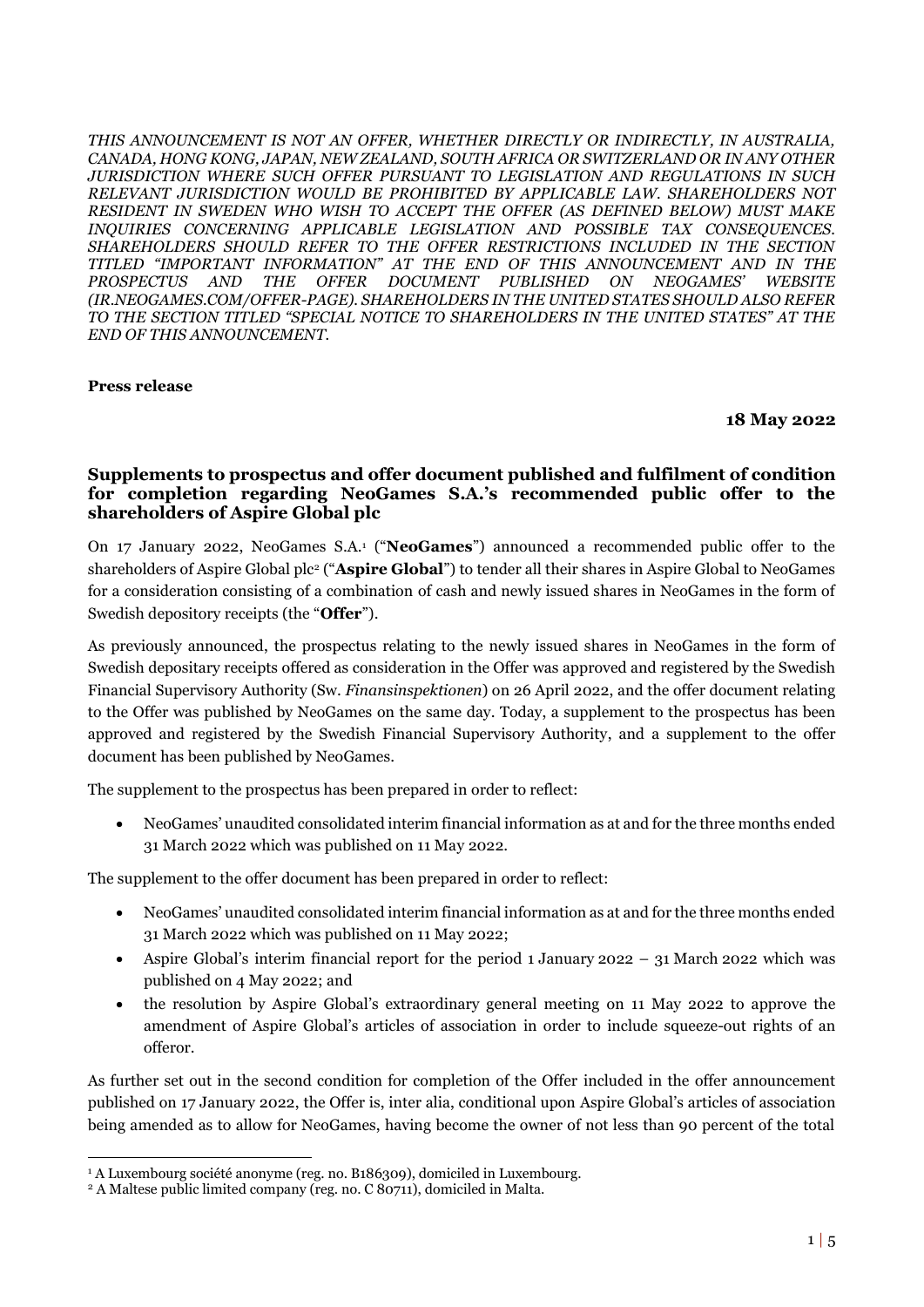number of outstanding shares in Aspire Global, to acquire the shares in Aspire Global that have not been tendered in the Offer. As a consequence of the above-mentioned resolution by Aspire Global's extraordinary general meeting on 11 May 2022 approving the said amendments to the articles of association, which amendments became effective upon registration of the amended articles of association by the Malta Business Registry on 16 May 2022, the second condition for completion of the Offer has been fulfilled.

The supplements are, together with the prospectus and offer document, available on NeoGames' website [\(ir.neogames.com/offer-page](https://ir.neogames.com/offer-page-disclaimer)) and on Mangold Fondkommission AB's website ([www.mangold.se\)](http://www.mangold.se/). The supplement to the prospectus will also be available on the Swedish Financial Supervisory Authority's website [\(www.fi.se\)](http://www.fi.se/). The supplement to the prospectus shall at all times be read together with, and as an integrated part of, the prospectus. Correspondingly, the supplement to the offer document shall at all times be read together with, and as an integrated part, of the offer document.

As earlier communicated, the acceptance period for the Offer commenced on 27 April 2022 and is expected to end on 25 May 2022, and settlement is expected to commence on or about 14 June 2022. NeoGames has reserved the right to amend the acceptance period, as well as the settlement date. A notice of any such amendment will be announced by NeoGames by means of a press release in accordance with applicable rules and regulations.

# **Contacts and information about the Offer**

Mr. Raviv Adler, CFO

ir@neogames.com

+972 73 372 3107

Information about the Offer is made available at NeoGames' website: ir.neogames.com/offer-page

For administrative questions regarding the Offer, please contact your bank or the nominee registered as holder of your shares.

### **Important information**

NeoGames discloses the information provided herein pursuant to the Swedish Corporate Governance Board's Takeover rules for certain trading platforms. The information was submitted for announcement at 10:00 p.m. (CEST) on 18 May 2022.

This press release has been published in Swedish and English. In the event of any discrepancy in content between the two language versions, the Swedish version shall prevail.

The Offer is not being made, directly or indirectly, in or into Australia, Canada, Hong Kong, Japan, New Zealand, South Africa or Switzerland or in any other jurisdiction where such offer pursuant to legislation and regulations in such relevant jurisdiction would be prohibited by applicable law, by use of mail or any other communication means or instrumentality (including, without limitation, facsimile transmission, electronic mail, telex, telephone and the Internet) of interstate or foreign commerce, or of any facility of national securities exchange or other trading venue, of Australia, Canada, Hong Kong, Japan, New Zealand, South Africa or Switzerland, and the Offer cannot be accepted by any such use or by such means, instrumentality or facility of, in or from, Australia, Canada, Hong Kong, Japan, New Zealand, South Africa or Switzerland. Accordingly, this press release or any documentation relating to the Offer are not being and should not be sent, mailed or otherwise distributed or forwarded in or into Australia, Canada, Hong Kong, Japan, New Zealand, South Africa or Switzerland.

This press release is not being, and must not be, sent to shareholders with registered addresses in Australia, Canada, Hong Kong, Japan, New Zealand, South Africa or Switzerland. Banks, brokers, dealers and other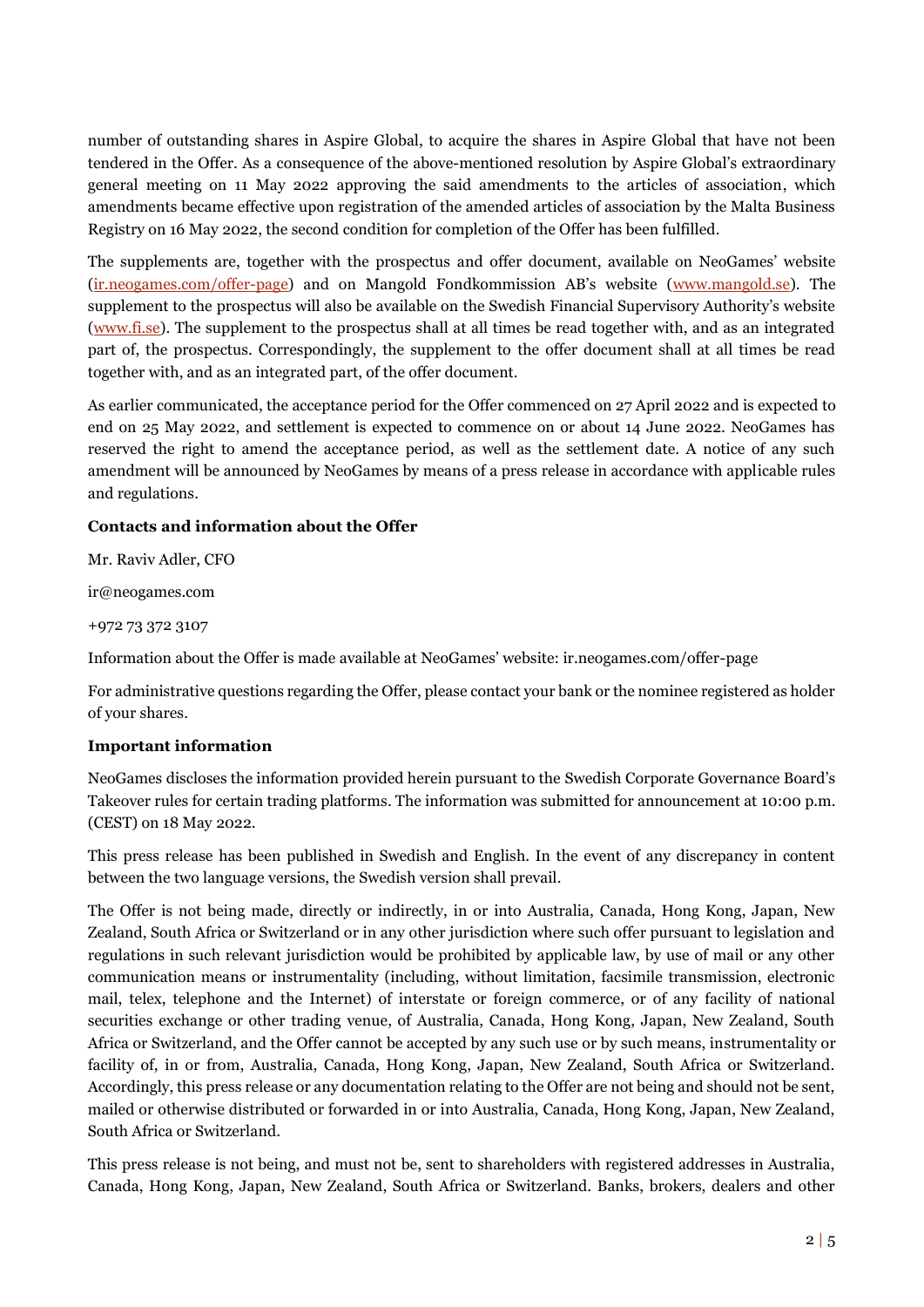nominees holding shares for persons in Australia, Canada, Hong Kong, Japan, New Zealand, South Africa or Switzerland must not forward this press release or any other document received in connection with the Offer to such persons.

The Offer and the information and documents contained in this press release are not being made and have not been approved by an authorized person for the purposes of section 21 of the UK Financial Services and Markets Act 2000 (the "**FSMA**"). Accordingly, the information and documents contained in this press release are not being distributed to, and must not be passed on to, the general public in the United Kingdom. The communication of the information and documents contained in this press release is exempt from the restriction on financial promotions under section 21 of the FSMA on the basis that it is a communication by or on behalf of a body corporate which relates to a transaction to acquire day to day control of the affairs of a body corporate; or to acquire 50 percent or more of the voting shares in a body corporate, within article 62 of the UK Financial Services and Markets Act 2000 (Financial Promotion) Order 2005.

### **Cautionary Note Regarding Forward Looking Statements**

This press release contains forward-looking statements within the meaning of the Private Securities Litigation Reform Act of 1995. All statements contained in this release that do not relate to matters of historical fact should be considered forward-looking statements, including, without limitation, the expected end date of the acceptance period, the expected settlement date and assumptions underlying such statements, as well as statements that include the words "expect," "intend," "potential," "plan," "believe," "project," "forecast," "estimate," "may," "should," "anticipate" and similar statements of a future or forward-looking nature. These forward-looking statements are based on management's current expectations. These statements are neither promises nor guarantees, but involve known and unknown risks, uncertainties and other important factors that may cause actual results, performance or achievements to be materially different from any future results, performance or achievements expressed or implied by the forward-looking statements, including the factors discussed under the caption "Risk Factors" in NeoGames' Annual Report on Form 20-F filed with the U.S. Securities and Exchange Commission ("**SEC**") for the fiscal year ended 31 December 2021, as such factors may be updated from time to time in NeoGames' other filings with the SEC, which are accessible on the SEC's website at www.sec.gov. In addition, NeoGames operates in a very competitive and rapidly changing environment, and new risks emerge from time to time. It is not possible for NeoGames' management to predict all risks, nor can we assess the impact of all factors on our business or the extent to which any factor, or combination of factors, may cause actual results to differ materially from those contained in any forwardlooking statements that NeoGames may make. In light of these risks, uncertainties and assumptions, the forward-looking events and circumstances discussed in this release are inherently uncertain and may not occur, and actual results could differ materially and adversely from those anticipated or implied in the forwardlooking statements. Furthermore, the expected end date of the acceptance period and the expected settlement date, as well as the completion of the Offer and closing of the combination between NeoGames and Aspire Global, is subject to various conditions and there can be no assurances that the transaction will be consummated or that any of the expected dates will be met. Accordingly, you should not rely upon forwardlooking statements as predictions of future events. In addition, the forward-looking statements made in this release relate only to events or information as of the date on which the statements are made in this release. Except as required by law, we undertake no obligation to update or revise publicly any forward-looking statements, whether as a result of new information, future events or otherwise, after the date on which the statements are made or to reflect the occurrence of unanticipated events.

### **Special notice to shareholders in the United States**

The Offer described in this press release is made for the issued and outstanding shares of Aspire Global, a company incorporated under Maltese law, and is subject to Maltese and Swedish disclosure and procedural requirements, which are different from those of the United States. Shareholders in the United States are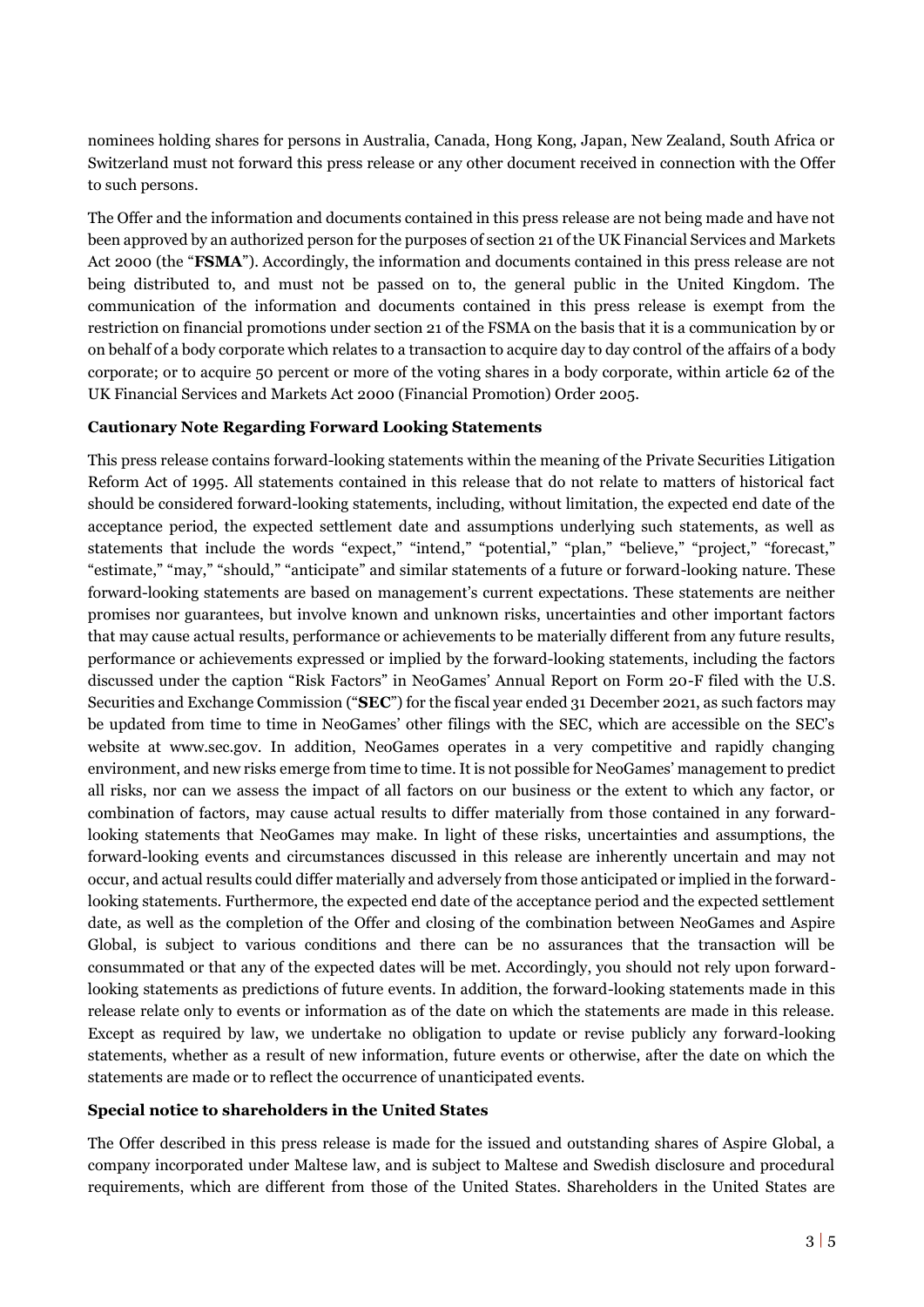advised that the shares of Aspire Global are not listed on a U.S. securities exchange and that Aspire Global is not subject to the periodic reporting requirements of the U.S. Securities Exchange Act of 1934, as amended (the "**U.S. Exchange Act**"), and is not required to, and does not, file any reports with the U.S. Securities and Exchange Commission (the "**SEC**") thereunder.

The Offer is made in the United States pursuant to Section 14(e) and Regulation 14E of the U.S. Exchange Act, subject to exemptions provided by Rule  $14d - 1(c)$  under the U.S. Exchange Act for a Tier I tender offer (the "**Tier I Exemption**") and Rule 802 under the U.S. Securities Act of 1933 (the "**802 Exemption**"), and otherwise in accordance with the disclosure and procedural requirements of Swedish law, including with respect to withdrawal rights, the Offer timetable, settlement procedures, waiver of conditions and timing of payments, which are different from those applicable under U.S. domestic tender offer procedures and law. Holders of the shares of Aspire Global domiciled in the United States (the "**U.S. Holders**") are encouraged to consult with their own advisors regarding the Offer.

Aspire Global's financial statements and all financial information included herein, or any other documents relating to the Offer, have been or will be prepared in accordance with IFRS and may not be comparable to the financial statements or financial information of companies in the United States or other companies whose financial statements are prepared in accordance with U.S. generally accepted accounting principles. The Offer is made to the U.S. Holders on the same terms and conditions as those made to all other shareholders of Aspire Global to whom an offer is made. Any information documents, including the prospectus and offer document, are being disseminated to U.S. Holders on a basis comparable to the method pursuant to which such documents are provided to Aspire Global's other shareholders.

As permitted under the Tier I Exemption, the settlement of the Offer is based on the applicable Swedish law provisions, which differ from the settlement procedures customary in the United States, particularly as regards to the time when payment of the consideration is rendered. The Offer, which is subject to Swedish law, is being made to the U.S. Holders in accordance with the applicable U.S. securities laws, and applicable exemptions thereunder, in particular the Tier I Exemption and the 802 Exemption. To the extent the Offer is subject to U.S. securities laws, those laws only apply to U.S. Holders and thus will not give rise to claims on the part of any other person. The U.S. Holders should consider that the price for the Offer is being paid in SEK and that no adjustment will be made based on any changes in the exchange rate.

It may be difficult for Aspire Global's shareholders to enforce their rights and any claims they may have arising under the U.S. federal or state securities laws in connection with the Offer, since Aspire Global and NeoGames are located in countries other than the United States, and some or all of their officers and directors may be residents of countries other than the United States. Aspire Global's shareholders may not be able to sue Aspire Global or NeoGames or their respective officers or directors in a non-U.S. court for violations of U.S. securities laws. Further, it may be difficult to compel Aspire Global or NeoGames and/or their respective affiliates to subject themselves to the jurisdiction or judgment of a U.S. court.

To the extent permissible under applicable law or regulations, NeoGames and its affiliates or its brokers and its brokers' affiliates (acting as agents for NeoGames or its affiliates, as applicable) may from time to time and during the pendency of the Offer, and other than pursuant to the Offer, directly or indirectly purchase or arrange to purchase shares of Aspire Global outside the United States, or any securities that are convertible into, exchangeable for or exercisable for such shares. These purchases may occur either in the open market at prevailing prices or in private transactions at negotiated prices, and information about such purchases will be disclosed by means of a press release or other means reasonably calculated to inform U.S. Holders of such information. In addition, to the extent permissible under applicable law or regulation, the financial advisors to NeoGames may also engage in ordinary course trading activities in securities of Aspire Global, which may include purchases or arrangements to purchase such securities as long as such purchases or arrangements are in compliance with the applicable law. Any information about such purchases will be announced in Swedish